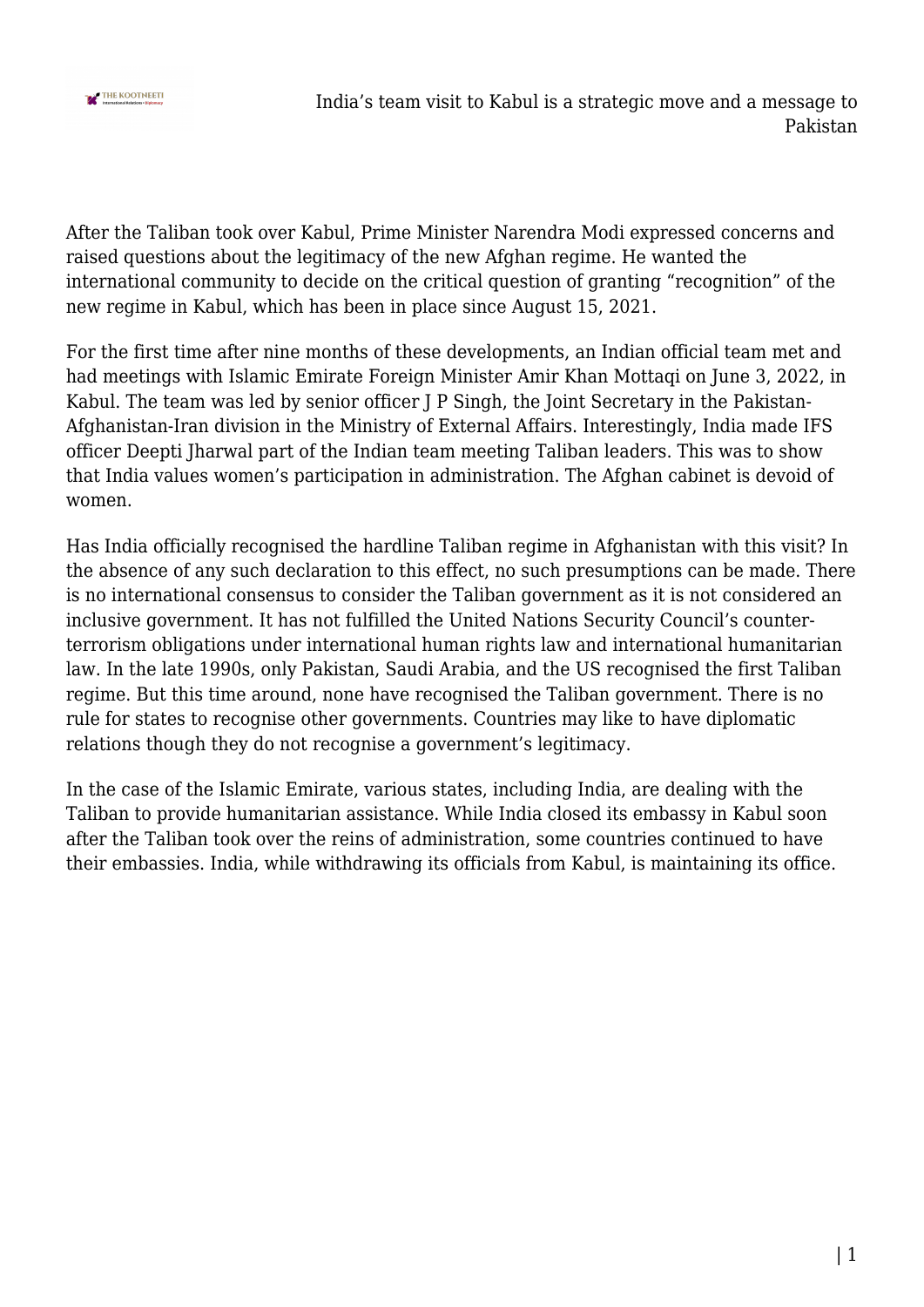

India's team visit to Kabul is a strategic move and a message to Pakistan



Image: MEA India

## **India's investment**

India has been generous in sending humanitarian assistance to the people of Afghanistan even after the Taliban takeover and since the US withdrawal. The country is facing a severe humanitarian crisis. There is a shortage of food. The healthcare and banking systems have collapsed. According to the UN, Afghan children are starving to death daily. The economic crisis is so acute that people have resorted to beggary, while scores of families are going hungry. There is no employment generation. The plight of women and girls is inexplicable as they are barred from having a formal education and also from getting paid jobs. The economic sanctions by the US and other countries, along with the slashing of World Bankfunded programs, have pushed Afghanistan into a deep crisis. This was a country that was utterly dependent on the US for its economy to run.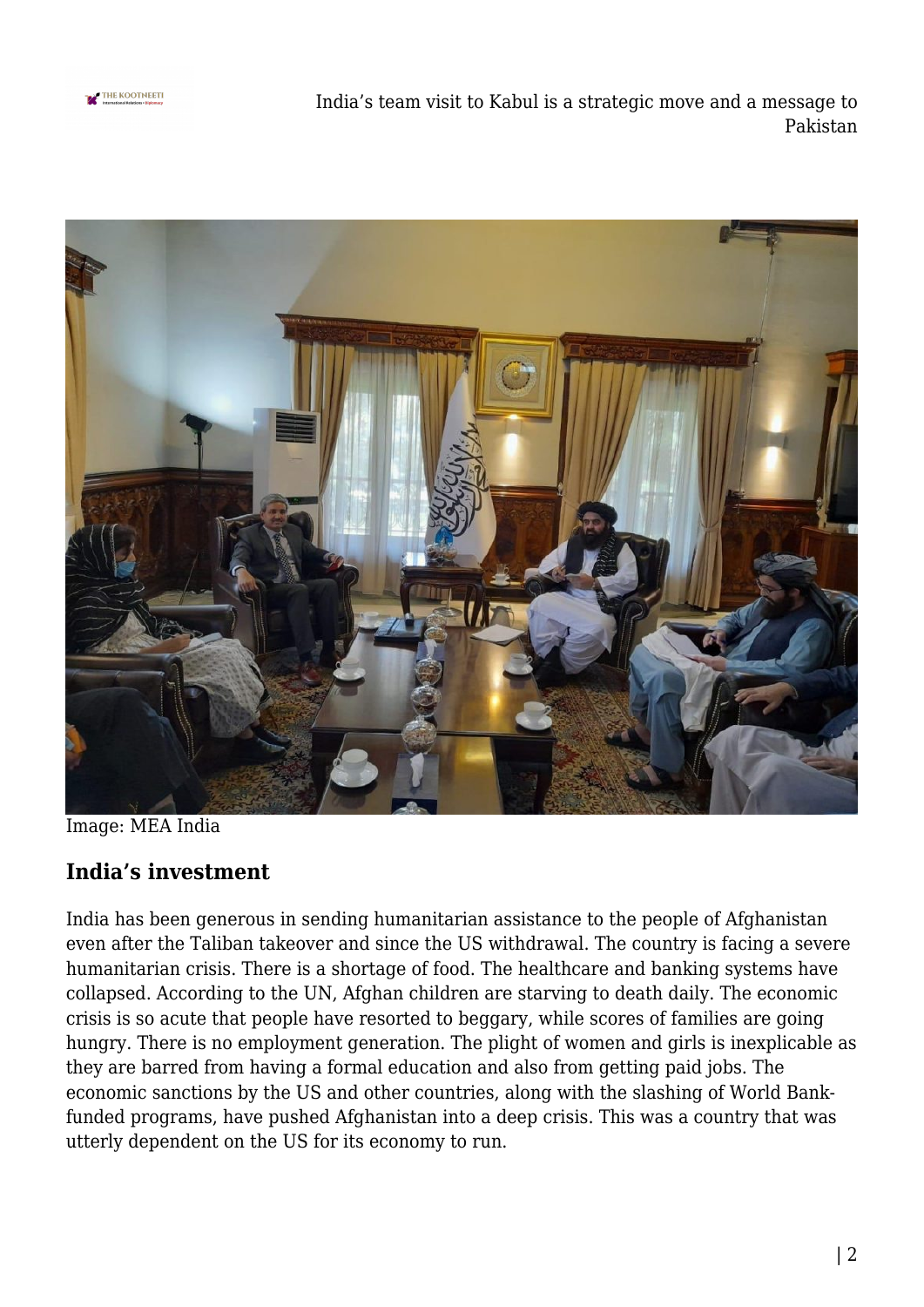

India's team visit to Kabul is a strategic move and a message to Pakistan

For its own stated and unstated reasons, India has been coordinating with the Taliban to provide food and medicine. Before the Indian delegation stepped into Kabul, India had dispatched 20,000 tonnes of wheat, 13 tonnes of medicine, 50,000 doses of Covid vaccine, and winter clothing. The consignments were delivered to the Indira Gandhi Children's Hospital, Kabul. More grains and medicines are expected to be sent. India has donated one million doses of Covaxin to Iran for Afghan refugees there. Through Unicef, 60 million doses of polio vaccine and two tonnes of essential medicines have been supplied, as per a statement by the Ministry of External Affairs.

India's relationship with Afghanistan is deeply rooted. Since the US toppled the Taliban regime in 2001, India has invested huge sums in infrastructure projects in that country. Some of the important projects are the \$150 million Zaranj-Delaram highway in southwestern Afghanistan. It facilitates India's trade with Afghanistan through Iran's Chabahar port and thus bypasses Pakistan. India's investment in the port is about \$500 million. It gives New Delhi access to Kabul and Central Asia. Through a strategic partnership, India assisted the Afghan military.

In 2020, India announced its plans to construct the Shatoot Dam in the Kabul district. This is in addition to several other major and minor projects. India's investment was ruled between 2006 and 2001 when the Taliban ruled. India created an opportunity for itself after the collapse of the Taliban's first government in 2001. It was put back after the 1999 Kandahar hijacking incident. It tried to maximise its footprint by investing time and money in the US-backed Hamid Karzai-led government. All the ongoing projects have come to a standstill since August 2021.

There was speculation that New Delhi lost its leverage on Afghanistan after the US ended its 20-year war. But the latest visit of Indian officials doesn't support this speculation. India, while asking the media not to read too much into the visit, said it would try to visit several places in that country where India-assisted projects and programmes are being implemented.

Afghan Foreign Minister Amir Khan Muttaqi has already announced that his country wants India to resume its stalled projects, reopen the embassy, and offer consular services to Afghan students and patients, among others. He has also thanked India for its recent humanitarian aid. However, the MEA maintained that the purpose of the visit was to oversee the delivery operations of humanitarian assistance.

In an interview with an Indian media house, Afghan Defence Minister Mullah Yaqoob insisted that his government will safeguard India's efforts to revive relations, and the first